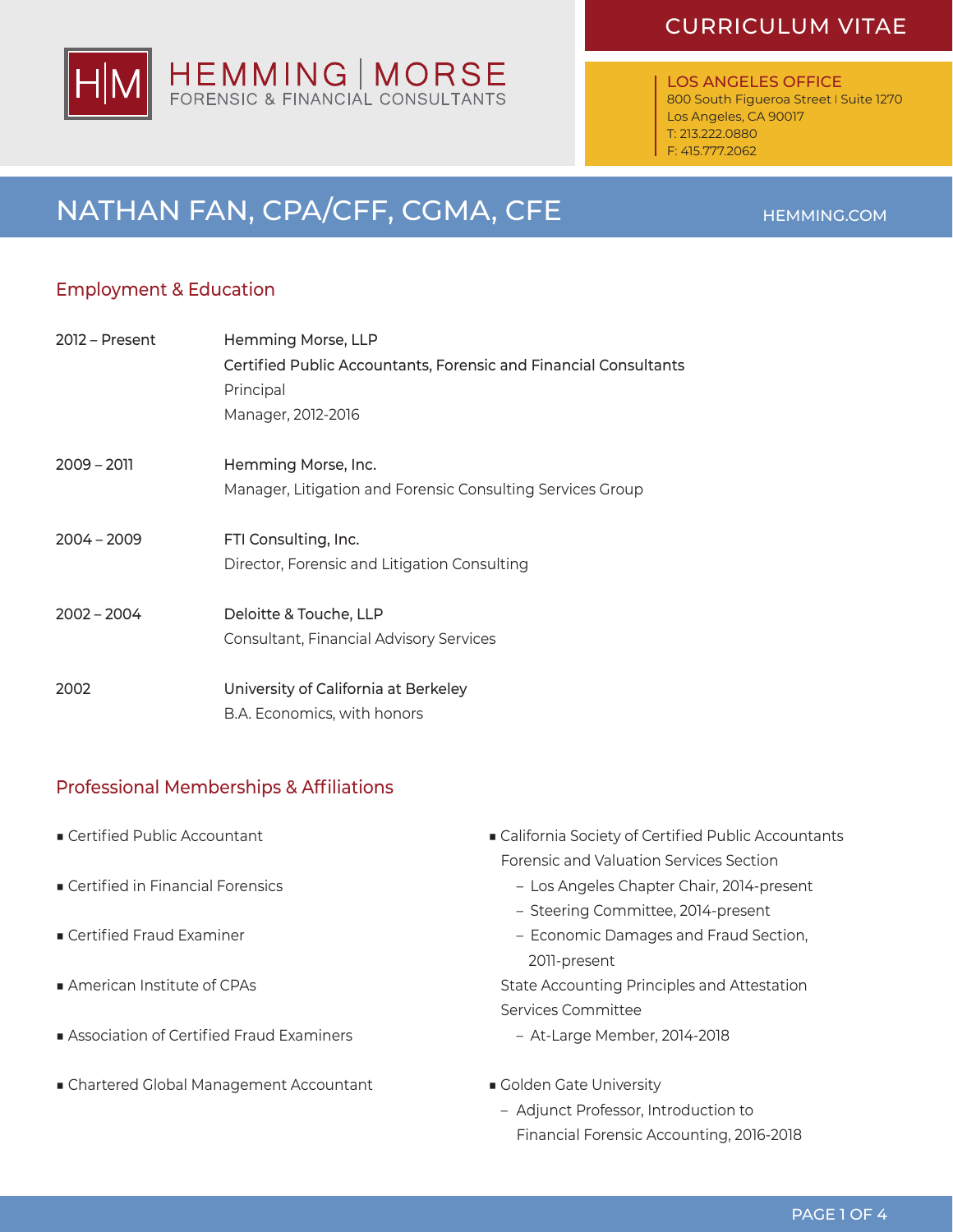# CURRICULUM VITAE

LOS ANGELES OFFICE 800 South Figueroa Street I Suite 1270 Los Angeles, CA 90017 T: 213.222.0880 F: 415.777.2062

# NATHAN FAN, CPA/CFF, CGMA, CFE HEMMING.COM

## Presentations and Seminars

- "Insight into the Work Product of Forensic Accountants" - Cal Society of CPAs, Young Emerging Professionals, October 14, 2021
- "Auditing Standards Matter Inception to Resolution" - Cal Society of CPAs, February 19, 2020
- "Forensic Accounting and Litigation Services 101"
	- Cal State Los Angeles, February 21, 2019
	- Cerritos College, April 23, 2019
	- Cal State Dominquez Hills, March 16, 2017

### Selected Experience

- Engaged as the accounting expert in an arbitration for a post-acquisition business dispute. Performed evaluation of pre- and post-acquisition, sales, forecasts, and business performance. Analyzed industry guidance and local economic expectations to client's business results. Presented findings in deposition and trial.
- Neutral accountant in a high-tech advertising business dispute. Performed evaluation of allegations of misappropriation of assets and business erosion due to self-dealings. Completed tracing of cash and other assets and assessed whether appropriate services and goods were received for purchases. Assisted in the negotiation and dissolution of businesses and the settlement of all claims.
- "Corporate Investigations and Forensic Accounting Introduction and Case Study"
	- University of Southern California, November 7, 2018
	- Loyola Marymount University, April 6, 2017
- "Auditing and Accounting Issues in Litigation and Discovery"
- California MCLE, October 31, 2017

- Consultant for a defendant accused of orchestrating a multi-million dollar Ponzi scheme. Performed an in-depth fraud investigation and review of the individual's financial records and communications and disclosures with investors. Provided analyses and conclusions that were included in the final presentation to the Assistant United States Attorney.
- Consultant in an accounting investigation for a medical device manufacturer. Analyzed the company's compliance with US Generally Accepted Accounting Principles ("GAAP") in accounting for inventory and the allowance for return reserves. Presented findings to the audit committee and assisted in preparing the Company's response to the Securities Exchange Commission's inquiry.

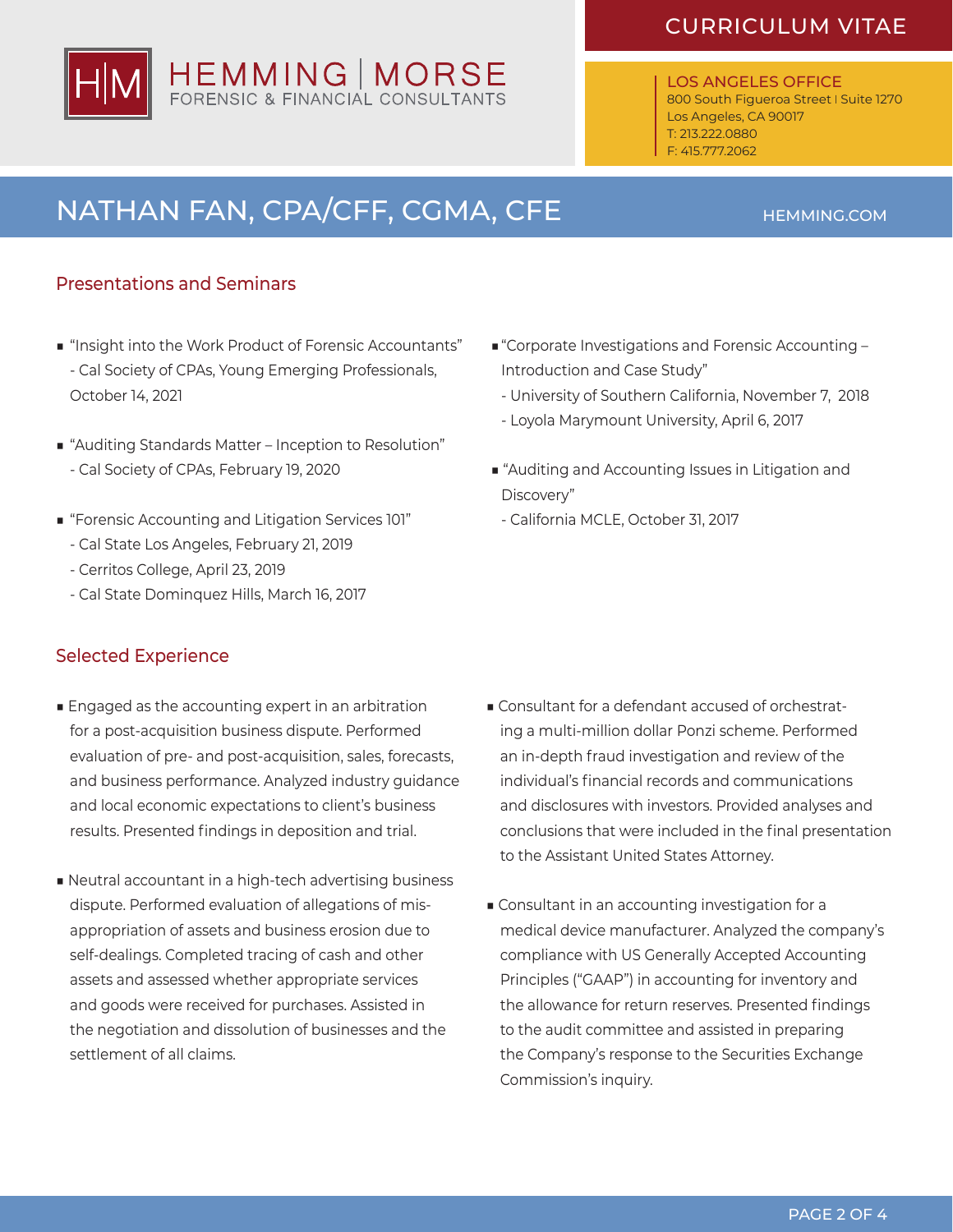# CURRICULUM VITAE

LOS ANGELES OFFICE 800 South Figueroa Street I Suite 1270 Los Angeles, CA 90017 T: 213.222.0880 F: 415.777.2062

# NATHAN FAN, CPA/CFF, CGMA, CFE HEMMING.COM

HEMMING | MORSE

## Selected Experience continued

- Assisted expert in determining whether a subprime mortgage lender's independent auditors complied with Generally Accepted Auditing Standards ("GAAS") during the audit of the lender's accounting and disclosures related to bad debt reserves and revenue recognition.
- Consultant in an investigation of an employee's asset misappropriation and check tampering scheme for a construction equipment manufacturer. Performed analytical procedures, interviews, and asset tracing, to determine extent of company's loss. Evaluated internal control deficiencies and recommended improvements. Final report issued to the company's audit committee, independent auditor, insurance carrier, and local law enforcement for prosecution.
- Consultant in an accounting and fraud investigation for an international mining conglomerate. Analyzed the appropriate accounting for capitalized expenditures under both US and Canadian GAAP. Performed an evaluation and determination of the effectiveness of company's internal controls over financial reporting. Presented findings and analysis to company's outside counsel.
- Consultant in a global royalty audit and compliance program for a Fortune 100 industrial supplies manufacturer. Reviewed and analyzed client's licensing practices and licensees' sales reporting programs. Quantified unreported royalty amounts, interest, and associated penalties and implemented procedures for ongoing monitoring of specific licensees.
- Assisted expert in the defense of a patent portfolio infringement claim related to medical stent technology for an international Fortune 500 pharmaceutical manufacturer. Prepared a reasonable royalty claim under the Georgia Pacific factors, critiqued the opposing expert's market analysis, an developed a defense for the plaintiff's convoyed sale and price erosion claims. Assisted the expert through deposition and trial by preparing trial exhibits and graphics.
- Consultant for a national insurance carrier engaged to analyze and evaluate multiple business interruption claims originating from an environmental event. Completed analyses resulted in settlements for the insurance carrier and allowed for a continuing business relationship between insurance carrier and insured parties.